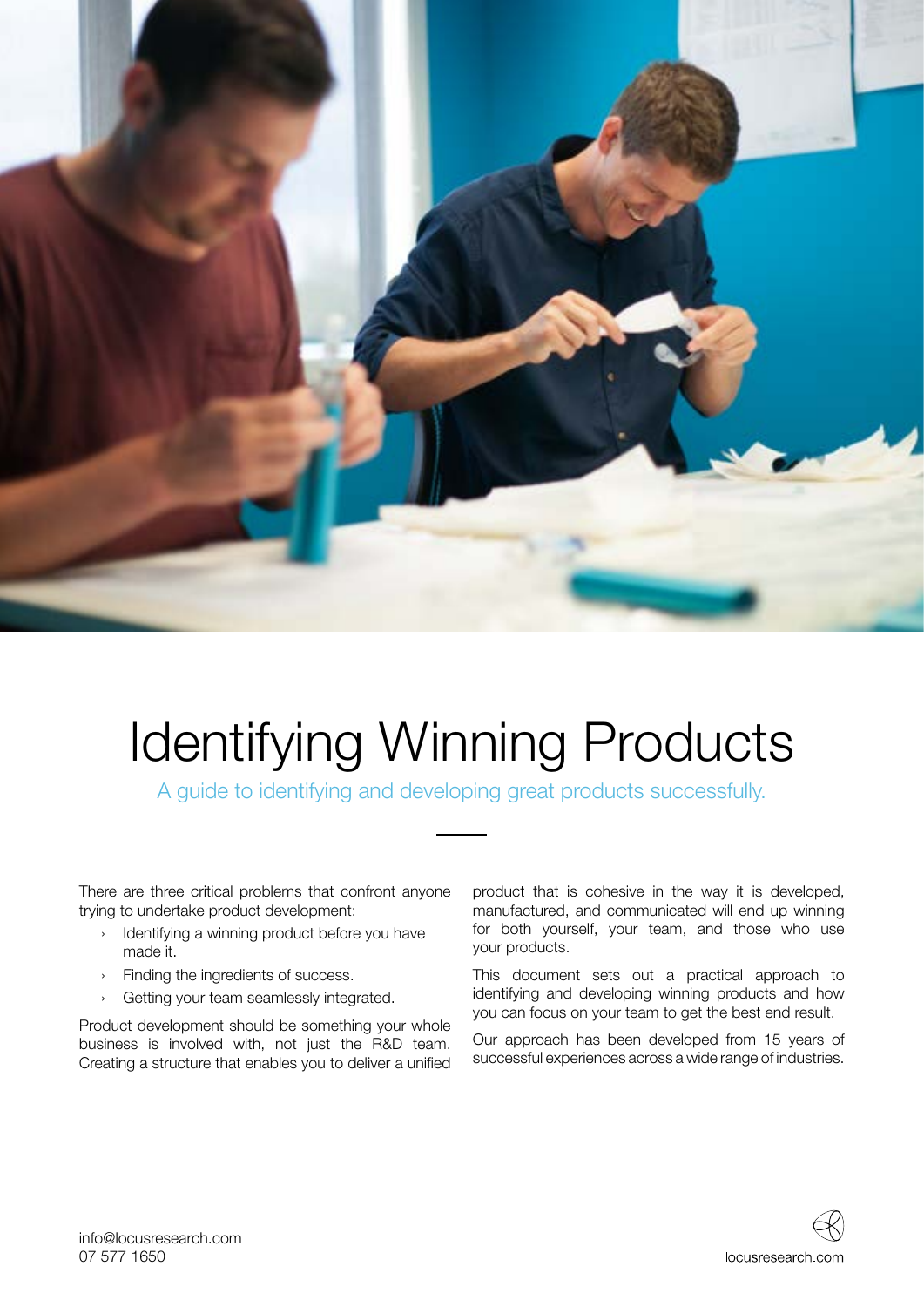No amount of hard work can make up for pursuing the wrong idea. Having an idea with a strong point of difference that tackles a real problem or opportunity, and which can be easily understood by others makes, it a lot easier downstream. Choosing well what to invest yourself and your resources into are your most important decision.

#### More does not mean better

Small, agile teams have been proven to be able to succeed where many large teams have bailed. They achieve this by thinking differently and approaching problems in new ways. They are better at adapting to change quickly.

#### Research is not negotiable

Research is simultaneously your tool for risk management and for deriving insight. It will build a better platform of understanding that will drive the creation of new ideas and insights. A lack of research can take you in the wrong direction that, at an early stage, can be fatal.

#### Product integrity is paramount

Your product reflects your company, your staff, your attitude, and your brand. Creative, original work validates products with integrity, will underpin your company values and will help build sustainable success.

#### New is not always better

Being new is not what matters the most. Sometimes clever, well-resolved use of existing technology or ideas can yield surprising results.

#### Don't expect a welcome mat

Changing the rules or disrupting a market can force a change in people's behaviour that requires education. You can easily find yourself falling outside of or in between existing standards and regulations. Larger companies may take time to understand what you are bringing to market and may be resistant to change.

#### Perseverance and self-belief

Perseverance and self-belief are important traits to have in order to overcome the many challenges you will face when successfully commercialising your products and business.



## Developing products is hard

The market and context of your product are constantly changing and evolving. You are competing against skilled people who are trying to solve the same problem as you and are likely to have more resources than you, but there is hope.

#### The right idea?

### The recipe for success

Success is driven by three key factors. Using recipes as analogy, we can look at how these things affect what we do.

Raw Materials – Your Resources

| 0 <sup>1</sup> | nn<br>-- |
|----------------|----------|
|                |          |

Process – Your Structure





### Timing – Your Decisions

#### 03

If you make an omelette with free range, freshly laid eggs, or you can use 20-day old supermarket eggs. You will get a very different result and flavour.

Your raw materials are your resources. Making sure you have the right resources to deliver what you want is essential. This starts by clearly understanding what type of people you need and taking a practical and careful approach to the solution.

Pumpkin soup is a simple, wellloved dish in winter. You can make it simply by boiling pumpkin in water, which is fine. However, if you chop the pumpkin up and roast it and then boil it in chicken stock, it will create a richer and more complex flavour.

How you choose to undertake your work, the framework, process, and sequence will have a bearing on the outcome. Structure is not about gaining control but having the right approach and doing things at the right time.





Cooking a well-aged steak at the right temperature for three minutes each side delivers a very different result the same steak cooked for 10 minutes each side.

Timing is vital to being successful. When executing your designs, you need to consider the timeline in which everything needs to be completed. This can take practice, but, like a perfectly cooked steak, you will soon know your favourite way to serve the dish.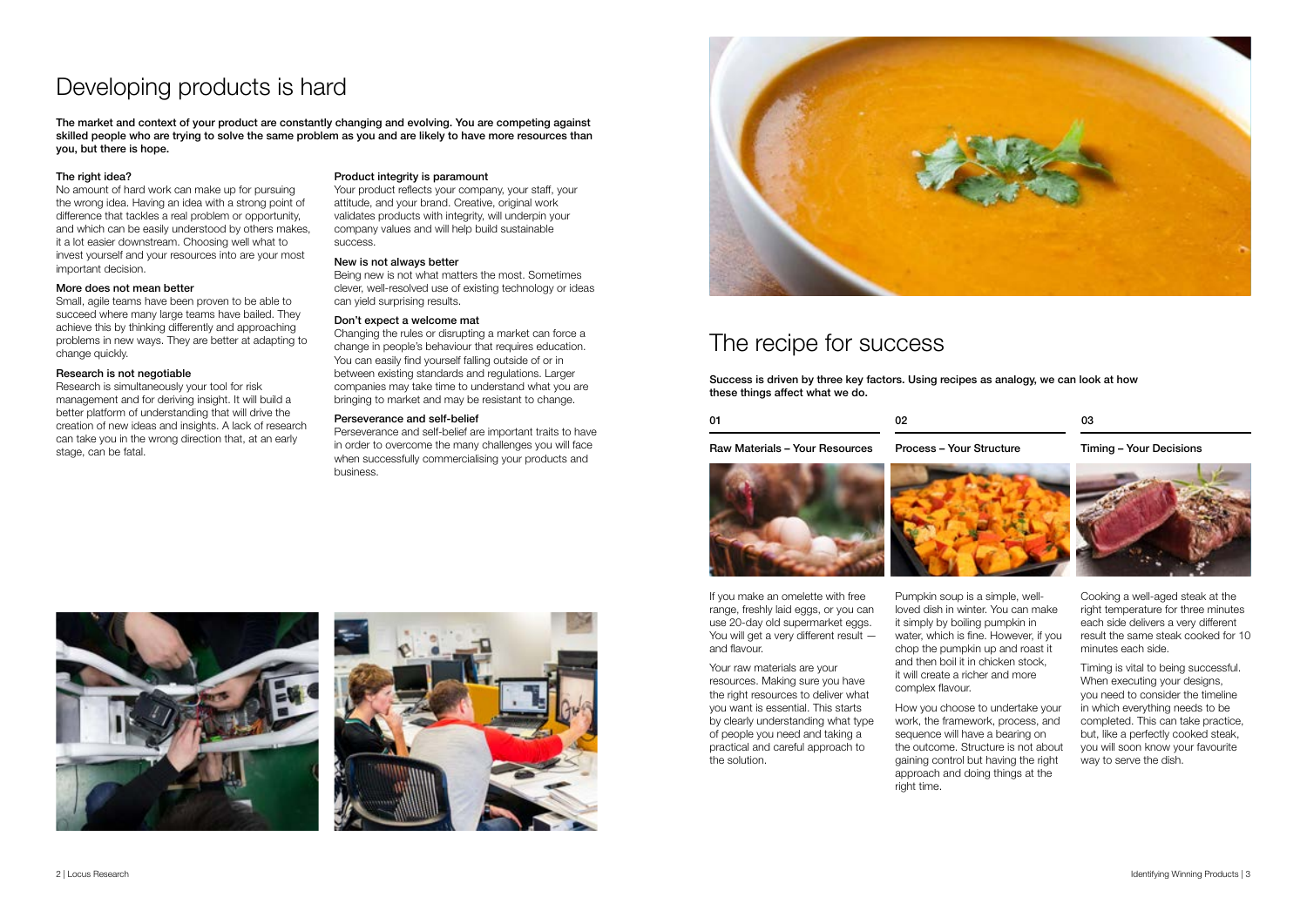### Be original to the point of eccentricity

When developing new products, you need to filter and interpret information in a different way to your competitors. Otherwise, how will you define your product as something different? Being original sets you up to capture value for your business.

While doing this, it's important to be aware that your ideas don't end up like possessions. Ideas are often a battleground for egos, where objective information has no place; yet objectivity is a central ingredient for making good decisions.

It's easy to follow in the footsteps of other successful businesses, but it won't get you noticed. You will know you are doing something different when you and your team are pushing boundaries. This means prototyping, talking to people, gathering information, sourcing materials, photographing their creations, testing products, and so on. In doing this, your product (and working process) will naturally progress over time, resulting in something often very different from where you started off. At the start of every development, we deliberately conduct research as opposed to idea generation (which can be hard for a company that is based on ideas!) It helps us discover those rich and original ideas. As outlined in our resource 'Generating Insights', research is the biggest driver of insights and idea breakthroughs. Creating a work culture around research-driven design is the best way to the top. If you have put in the right groundwork, then you will know if you are holding onto a dead idea.

## Observation is free

In relative terms, success is characterised by a few things falling in line at the right time. These things are usually external and not defined by us; however, observation is free.

To the observant, these trends, changes, and opportunities could be translated into something meaningful that could underpin successful product development. Don't underestimate the power of these discoveries. Even if events haven't turned out the way you had planned, learn from the experience.

### Get into place

Being able to identify successful opportunities ahead of the curve is about getting out of your chair and getting into position to see events as they unfold.

If you stay hidden away making assumptions, you run the risk of missing something valuable. This could be the difference between a good product and a great product.

Take Bryn Evans, a documentary photographer. He travelled to war zones all around the world to capture the pure essence of major events. He wasn't afraid to get five feet away from the action in order to get the right result, no matter the potential threat. It's because of this passion and positioning that his photographs tell such a powerful story. You should take the same approach when conducting research; do everything you can to get yourself into the right position.

A great place to start is meeting the suppliers, contractors, and potential users of your product to get a real understanding of what they can do for you (or what you can do for them). Face to face interaction is crucial, especially in the initial development stage. Getting up close to the action builds trust; you can set your parameters and expectations, and greatly lessen the chance of misunderstanding. If other team members will be working alongside external people, take them to meet up as well. Journeys like this will always be a lesson learned.



Bryn Evans, War series



### 'Originality was prized above technique'

– The Mustard Seed Garden Manual of Painting

### TIP

Be honest with yourself; the battle over 'my idea is better than your idea' is good for no one.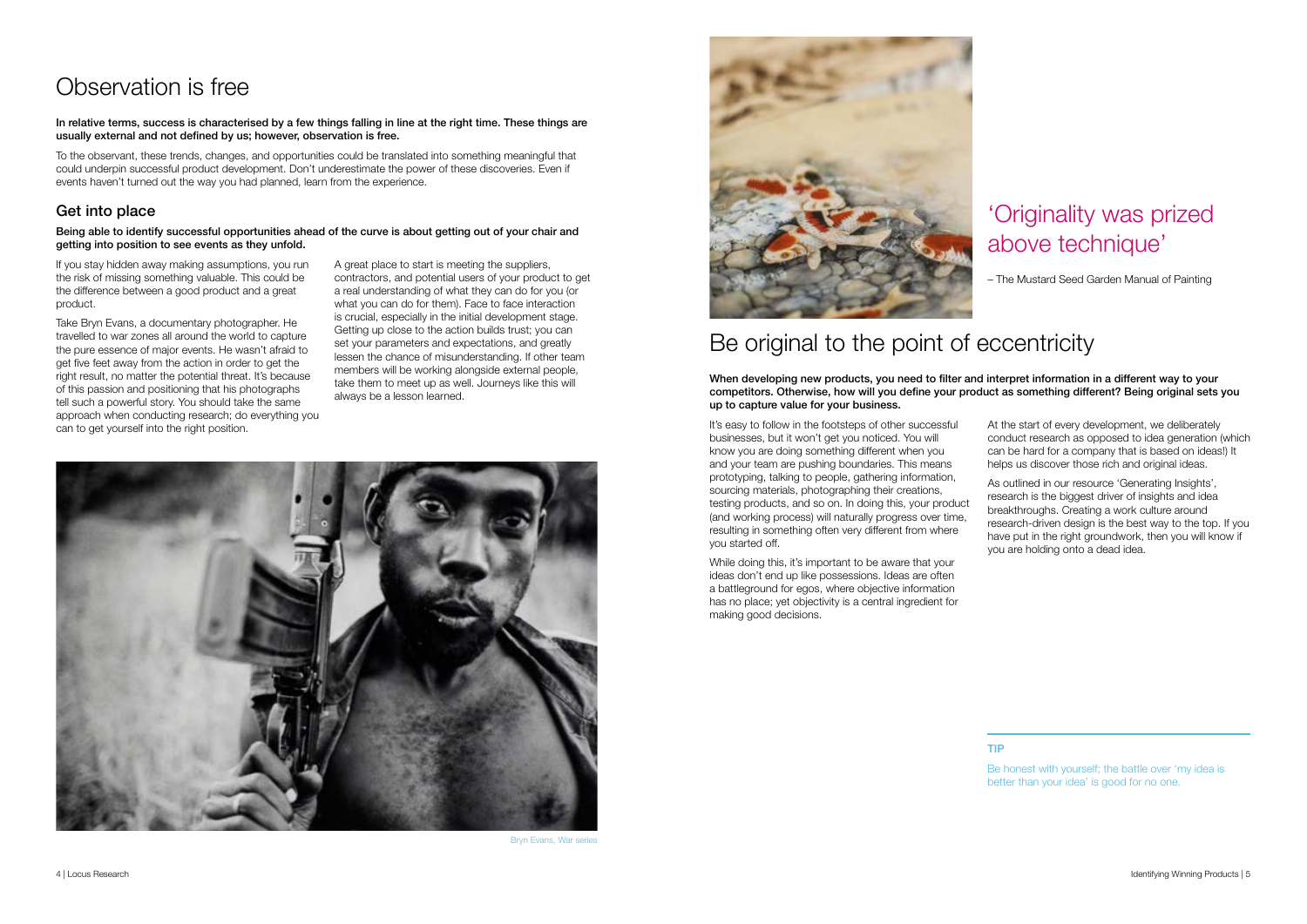### Lead or be led

#### Asking questions is circular; it has a habit of leading back to more questions. When developing your product, you need to get off the fence and take risks in order to have the most successful result.

People like the idea of user-led research because it provides what they think is validation of an idea. If you deliver someone what they think they want ('think' being the key word), you run the risk of being led down the garden path and creating something that is potentially a flop.

With strong research and a structured development process, you are able to advance projects in ways the client (and even yourself) could never have envisioned in the beginning. Developing successful products takes leadership and this means opening yourself up to exposure.



- Let's liken this to climbing. Following someone who has laid out all the protection is safe and (in relative terms) easy. But having the opportunity to lead a climb changes the way in which you behave and act.
- Exposure is that feeling in the pit of your stomach that if you slip, there will be consequences; each step, simply enough, is loaded with an extra dimension or risk.
- The advantage of this is that, although difficult at first, leading gets easier once you know how to do it. Your idea of 'exposure' changes and the more you do it, you gain a strong confidence that you can get your team to the top.

**Standards Compliance** Cost

### Go broad, not deep

#### One of the biggest mistakes you can make in the development process, is jumping in too deep, too quickly – you need to take the time to survey your surroundings before you choose a point of view.

There is a risk with getting fixated on one idea – it can be a bit like taking a photograph at F2.8. If you have a short depth of field, you can only see what is directly in front of you. Whereas if you take the photograph at F22, everything is in view; you can see the foreground, background and everything in between.

## Can you make a business out of it?

There is one simple question to ask, even if you're an existing business: could you make a business out of it? Weighing up the pros and cons and surveying the landscape is imperative to a successful business.

Here are some things to consider:

Applying this theory to product design, the goal is to cover as much ground as possible and look at as many different things as possible. Often, it's the relationships between these 'different' things that provide the greatest insight. Forgo a narrow macro (that is, a close up view) in favour of a wide angle view.

To look at the whole picture, you need to identify what is occurring and the relationships between various elements.

|  | Look into areas like: |  |
|--|-----------------------|--|
|  |                       |  |

| People      | Life cycle   |
|-------------|--------------|
| Structure   | Packaging    |
| Consumer    | Distribution |
| Gatekeepers | Risk         |

And look at all of these within the same continuum. By increasing your depth of field and assessing these elements side by side, you will be able to identify that nugget of gold when it comes to making your product stand out from the rest.



F1.8 - Short depth of field F22 - Wide depth of field

- › Is it a growth category or is it in decline?
- › Are there regulatory changes that could affect the product positively or negatively?
- › What are the purchasing values?
- › Is there more than one market you could enter?
- › Could you extend your offer without a lot of effort?
- Is it gridlock at rush-hour or is it an open country road?
- Can your team resource it and support it into the market?

### TIP

Be confident to step up and be ready to lead your team to success.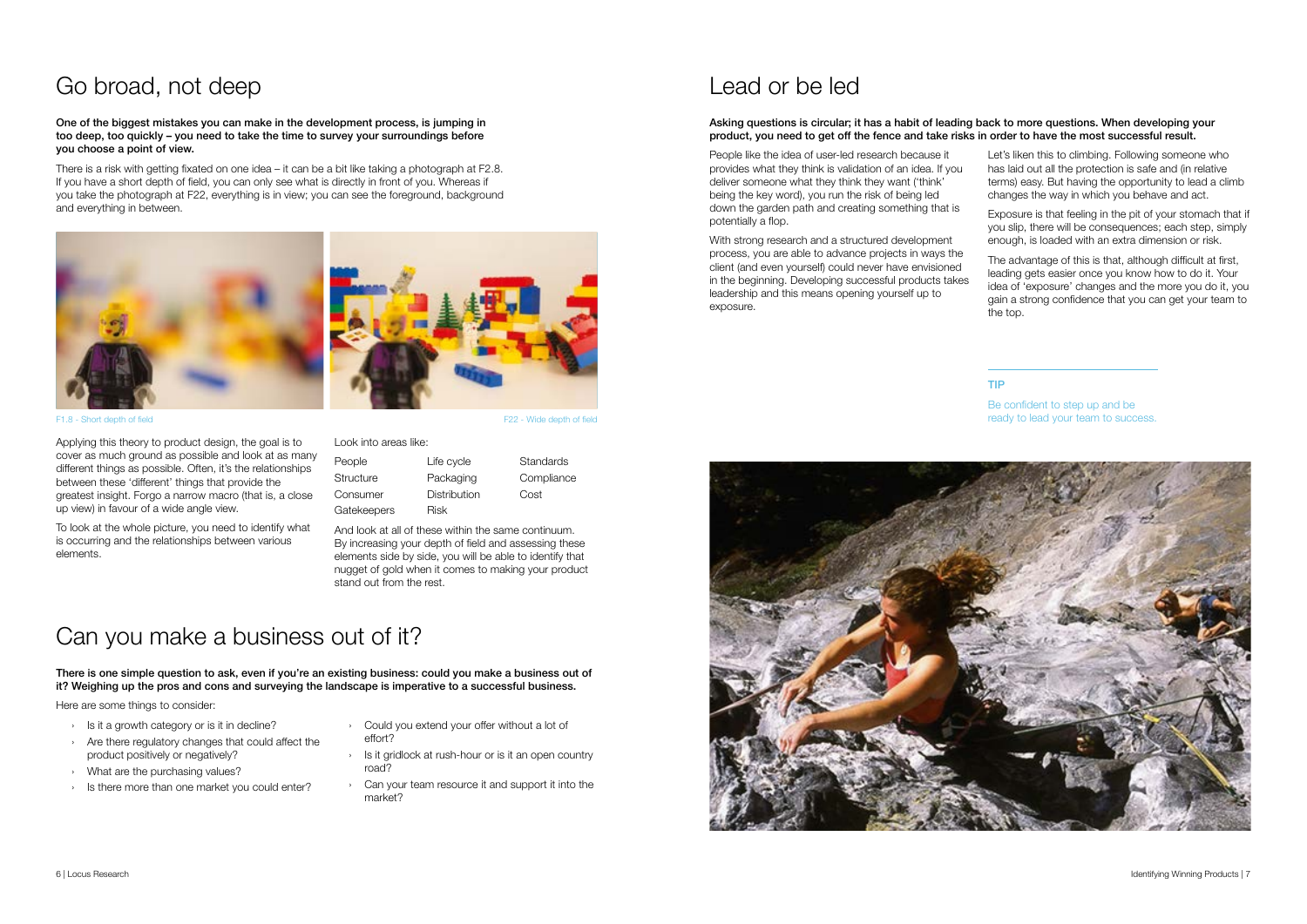#### Understanding

Having an integrated team means they understand the programme, they understand the research, they understand the reasoning behind what they are doing and as a result, they believe in the product.

#### Communication

An integrated team means no lengthy hand-off. It cuts the chances of miscommunication and misunderstanding and lessens the risk in weak third party briefing sessions.

#### Staff morale

If everybody knows what they are doing, it increases your speed to market. Working together collapses the usual stagnant, linear process into a concurrent and dynamic process.

Healthy team relationships develop from working together. If everybody is on the same page and level of understanding (or at least developing their knowledge base with every endeavour), then their self-confidence develops in leaps and bounds – benefiting the client, the company and themselves.

#### Increased speed to market

## It starts with your team

#### Creating successful products means having a powerful team behind you. Many companies segregate their staff into the different stages of development, but this is counterproductive and, frankly, outdated. It's all about collaboration and customer experience.

Some companies spend millions trying to create a seamless, 'authentic' experiences, but this is often something that can't be fabricated. Here's an example: the farmers market. You arrive and peruse the goods. You are able to speak to the farmer, ask him about his produce, where it is grown, the process and people involved, and so on. And he will passionately give you every answer you are looking for. The same goes for your company.

Someone who experiences your products and services does so in one stream. There are no dividing lines in the service that they are paying for – they're just after their product. So why create a segregation when there doesn't need to be one? Bring your team together and allow them to work equally with one another.

In short, if product development is central to your business, bringing all the key people to work together on a project makes a lot of sense. Here's why:

### Internal Momentum

Many companies want external validation – it makes no sense. You have to create internal momentum.

To be successful, your team needs to have the selfconfidence to feel successful. Your confidence rubs off on those whom you present to – you can change their minds.

People enjoy being involved with companies that look successful and have strong cultures. Make things exciting, encourage staff morale, boost self-confidence and start at the start. In short, you have to do something that comes more naturally to an Australian – you have to believe your own hype.



### Project Structure

To have a successful team, you need to set a clear brief and project objectives to help drive your thinking and decision making. Defined milestones and outcomes mean you can honestly assess progress.

Although it is important to set a clear pathway, it is also important to stay agile and be able to adapt your structure when feedback or changes come in. You must assess all information being delivered and watch that wires aren't being crossed.

### **Summary**

Developing new products and taking them to market can be a difficult endeavour. Here at Locus Research we have developed a structure that pushes us to get the best results we possibly can.

In saying this, the methods are always changing. So be agile. If you remember the following points when your product is in development, you will be sure to create something fantastic.

Unfortunately, there can be some resistance to this type of approach as it forces people to communicate, be open and transparent, and change the way that they work. If someone stands up against you, ask them to justify why they think they don't need to be involved. Again, ideas are like possessions that have no time for objectivity. There won't be many logical reasons to support working in isolation.



#### Prepare

Don't rely on assumptions. Developing a strong research base to build off means a better understanding. Understanding is important to insight. Build a platform of proof and be confident in your information

#### 01

#### Be open minded

Cast the net as wide as you can; consider alternatives and don't be constrained. Be open minded. Be Objective. Be data driven.

#### 03

#### Be generative and iterative

Leave the details until later – the colour of your tagline can wait. Build your products, test them, push them and always move forward.

### 02

Work with the strengths of your team and get them working together; no one benefits from working with tunnel vision.

#### 04

#### Work together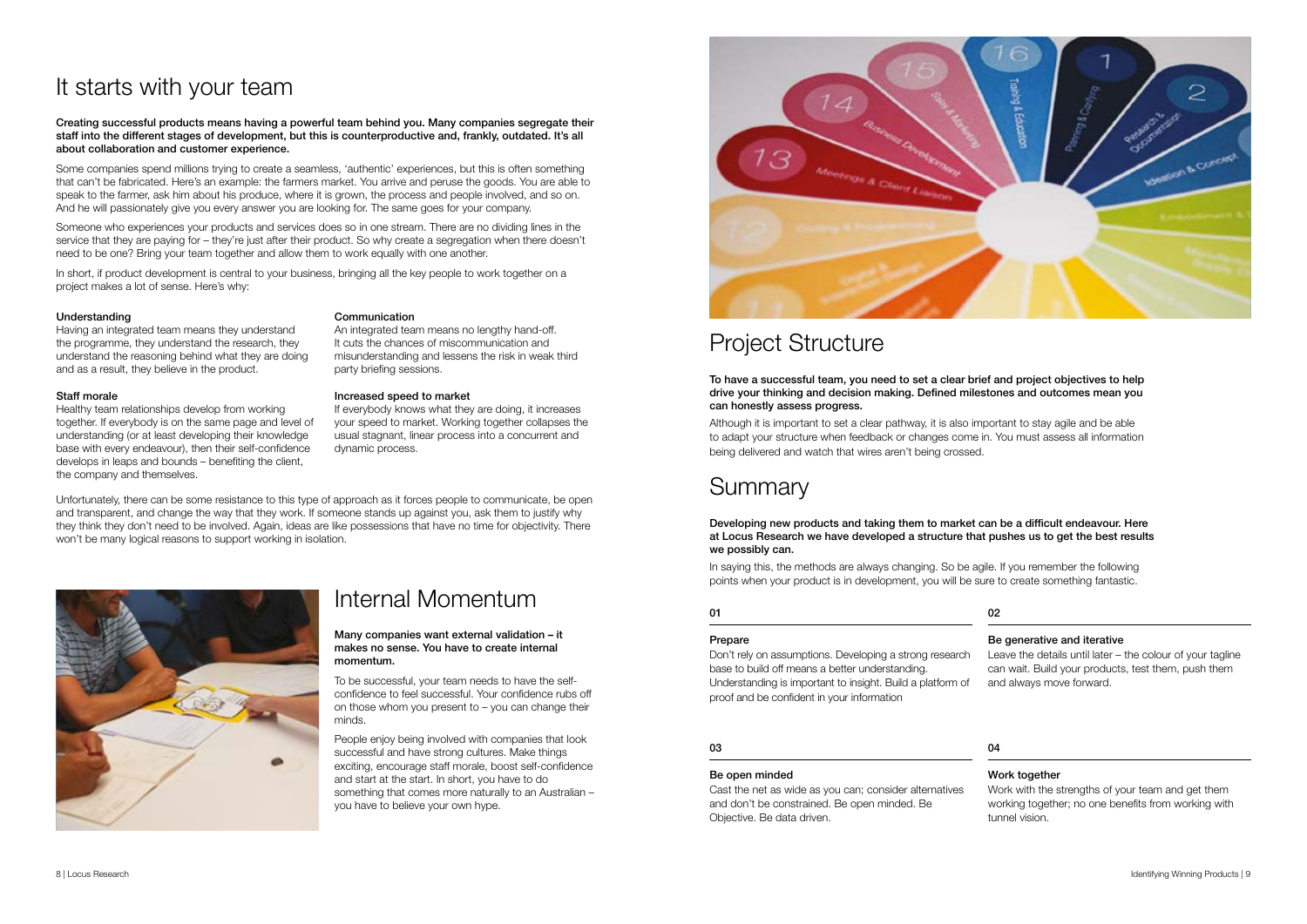## Your Notes & Ideas